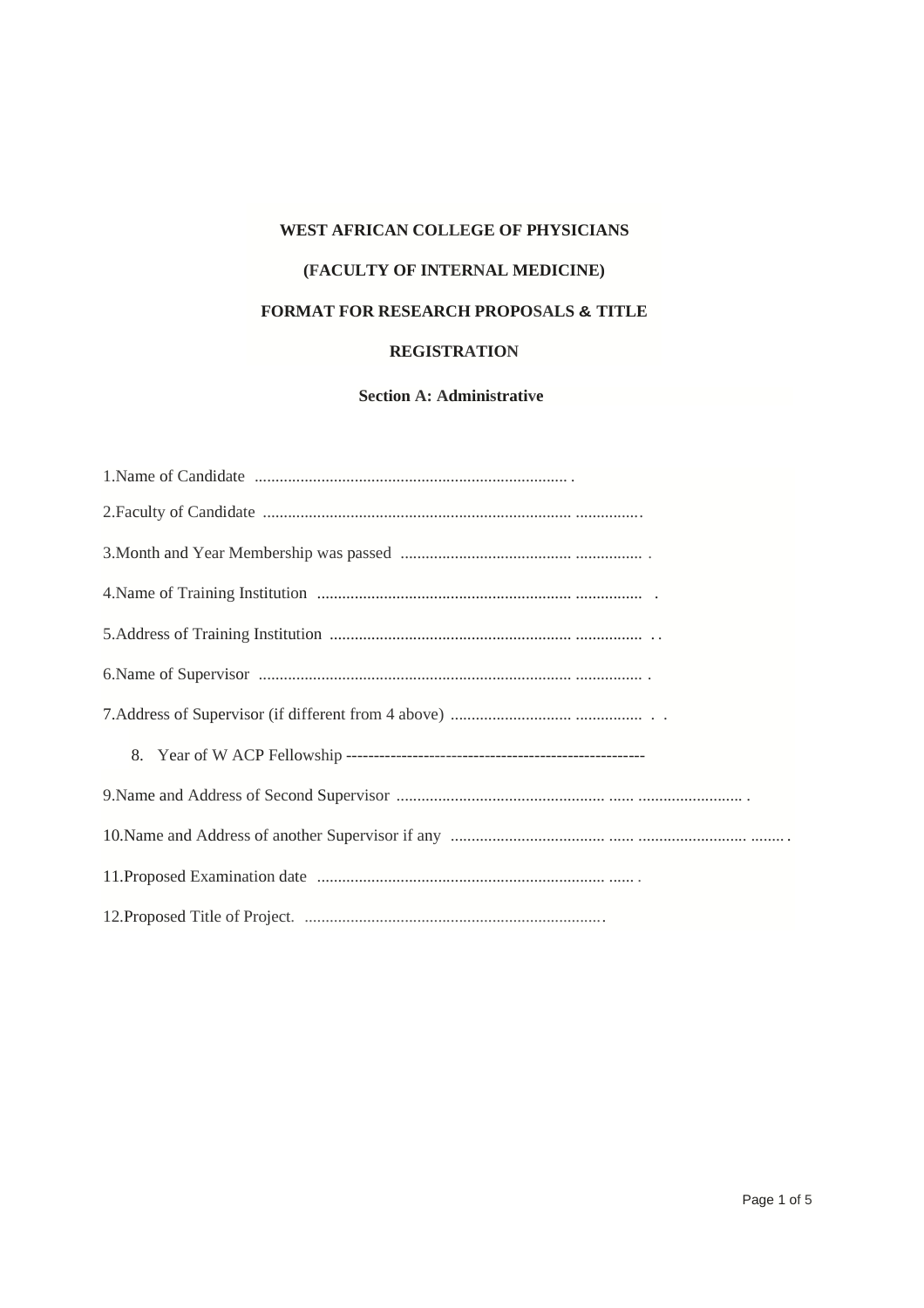#### **Section B: Technical**

#### **1. ABSTRACT- 250 words**

#### **2. BACKGROUND INFORMATION (500 words)**

#### 2.1 Introduction

- 2.2 Problem statement
- 2.2 Justification/rationale
- 2.4 Research questions
- 2.5 General & Specific Objectives
	- *2.5.1 Aim (General Objective)*
	- *2.5.2 Specific Objectives*
- 2.6 Hypotheses

## **3 LITERATURE REVIEW (including relevant African literature -maximum 1,500 words)**

## **4 METHODOLOGY (1500 words)**

- 4.4 Study area
	- 4.5 Study design
	- 4.6 Study population
	- 4.6.1 Inclusion criteria
	- 4.6.2 Exclusion criteria
	- 4.7 Sample size determination
	- 4.8 Sampling technique
	- 4.9 Study instruments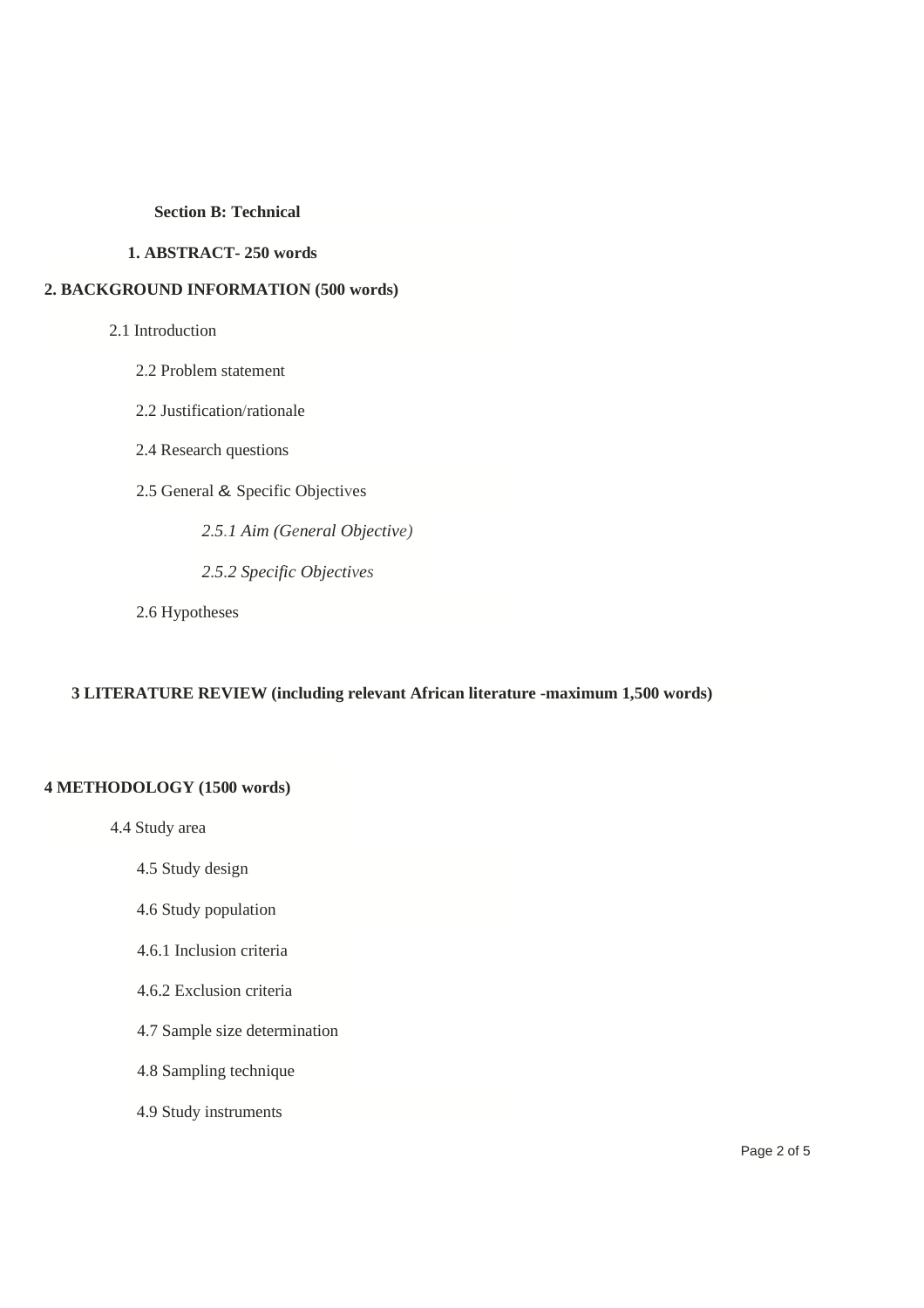4.10 Data Collection Methods

## 4.11 Plan for Data Management

- *4.11.1 Measurement of Variables*
- *4.11.2 Statistical analyses*
- 4.12 Ethical considerations
- 4.13 Limitations

## **RELEVANCE OF THE PROPOSED PROJECT TO THE PRACTICE OF THE DISCIPLINE (250**

**words)** 

## **BUDGET**

TIMELINE

**5 REFERENCES** 

## **APPENDIX**

- A. Study instruments(Questionnaire)
- B. Ethical approval
- C. Others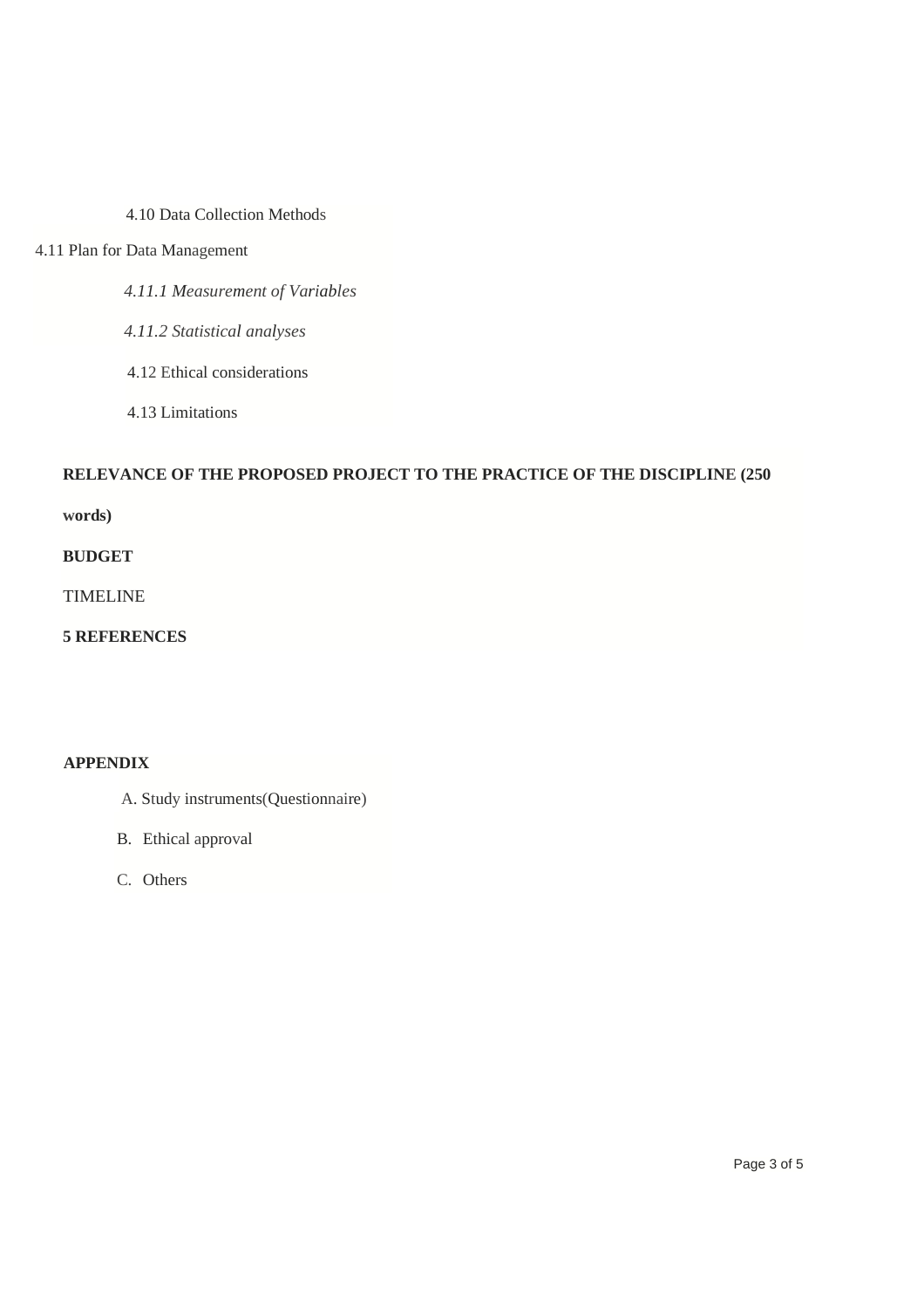## Application supported by

| For Official Use only |
|-----------------------|

- a. Date of receipt of proposal
- b. Date forwarded to Chief examiner or designated Assessor
- c. Date returned by Chief Examiner or designated Assessor
- d. Approved by Chief Examiner (Yes/No}
- e. If not approved, objections must be communicated to the candidate
- f. Date approved/objections communicated